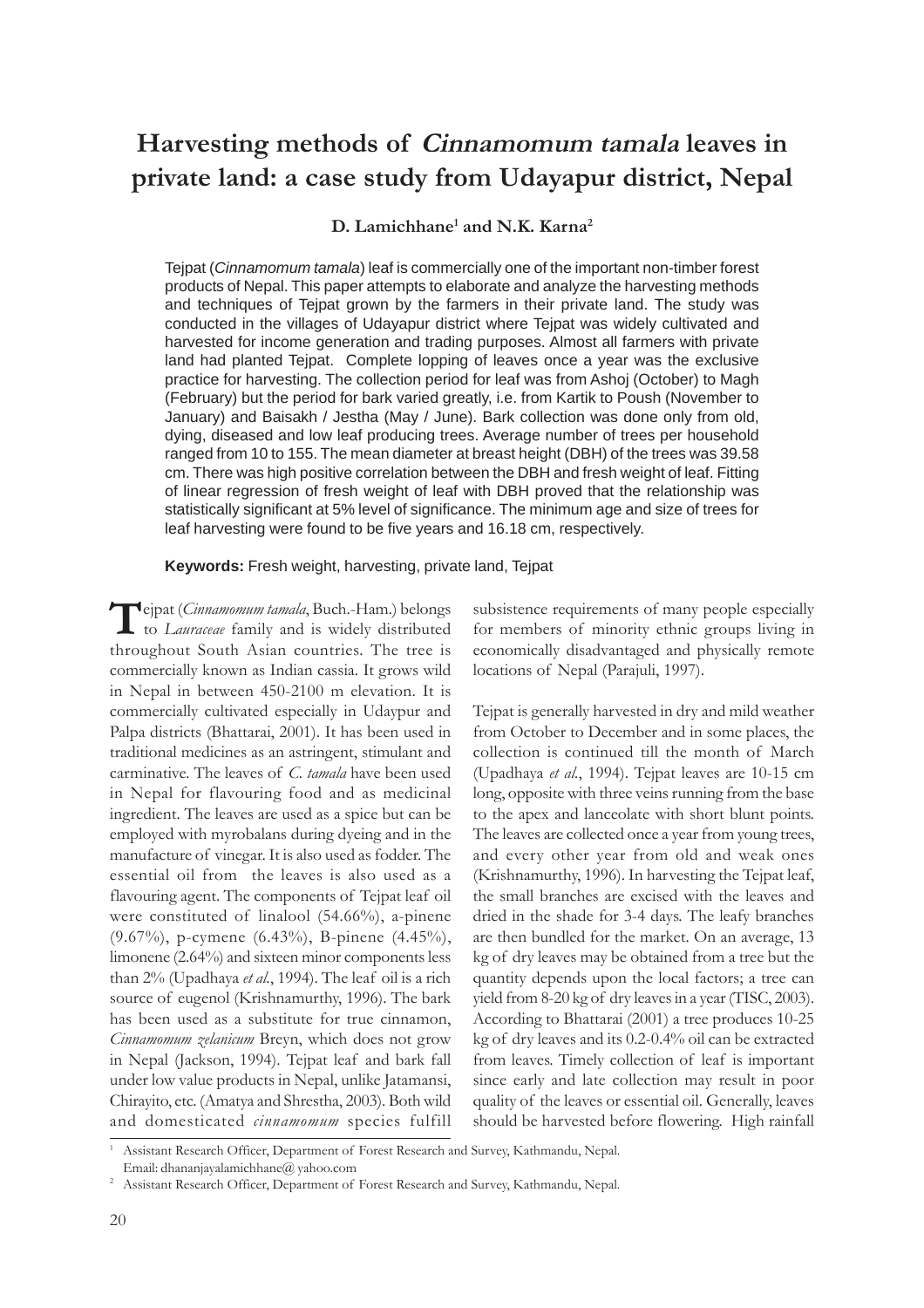reduces the aroma of leaves. Since the cultivation cost is modest, this is a profitable crop (Bhattarai, 2001). The price paid to the collectors has no relation to the wholesale price at the terminal market (Khatri, 1994). Edwards (1996) has documented Tejpat as an important non-timber forest product Nepal trades with India.

Although some studies have been carried out on Tejpat inventory and leaf/bark biomass for some districts, studies on scientific harvesting methods are lacking and systematic researches on this species have not been done. The purpose of the study was to explore and analyze the harvesting techniques of Tejpat leaf; and to relate the green weight of Tejpat leaf with different ages.

## **Materials and methods**

The study was conducted on private forest lands and farmland plantation areas of Udayapur district in eastern Nepal. The forests in this district ranges from Terai to Mahabharat range. The forest types include tropical evergreen forest to Alder forest. More than 80% area is in high temperature zone. The rest of the areas has temperate climate. Most of this region are extremely sloped in the northern part of Churiya. Some of the district lies on plain lands. The study was confined to Betani, Huwas, Ranibas, Jyamirpakho, Jyamitar and Damling villages of Khabu VDC Ward No. 1, 2 and 8 of Udayapur district. The total number of respondents (both male and female) was 200, and the main ethnic groups represented of the study area were Magar, Rai, and Brahmin.

The existing traditional and advanced techniques of harvesting methods were identified by social survey. A set of questionnaires was used for interviews with farmers who had grown Tejpat trees on their private land and had been harvesting bark and leaf. After identifying the different harvesting techniques used by the farmers, a total of 42 trees with different ages were selected for the assessment of the existing harvesting methods by cutting and weighing of the leaves. Field work encompassed social survey, trees

selection, diameter at breast height (DBH) and height measurement, harvesting of leaf and weight measurements. The records of all activities were documented carefully and precisely. The main variables measured were: number of trees per household (HH), DBH, fresh weight of leaf, and height of the trees. The height of the trees was estimated sunto-clinometer. Different groups of stakeholders such as primary producers/collectors, district cooperatives, community forest user groups, and the District Forest Office were consulted. Informal discussions with selected collectors at local markets, group discussion with Tejpat growing farmers, discussion with traders at the road head of Gaighat were done. The District Forest Office staff including concerned field Ranger and farmers were consulted for information relating to Tejpat cultivation and harvesting. They were mainly asked questions relating to their experience and traditional knowledge on leaf harvesting methods for high productivity and sustainability of the trees.

# **Results and discussion**

## **Cultivation of Tejpat**

Agriculture was the exclusive livelihood of the majority of the people in the area, although a few were involved in agriculture and shop keeping, and agriculture and labor. The family size ranged from 5 to 12 with an average of 8. Almost all farmers were found to have owned private land and cultivated Tejpat trees. The average number of trees per household was 72, ranging from minimum 10 to maximum 155 trees (Table 1). Most of the trees were of the age between 5-25 years. Regarding DBH and frequency of the trees, the DBH range of harvestable trees was 16.18 cm to 53.59 cm and their corresponding height was 5 m to 12 m, respectively. They were grown mainly on marginal lands, risers, and farmlands. Tejpat regeneration was from the seedlings collected from natural forest and then from self germination by seed dispersal from mother trees, but only a very few (about 10%) originated from nursery seedlings. The trees generally had not been planted but sprouted from the mother trees in the

**Table 1 : An overview of Tejpat cultivation** 

| Variable/particular           | Mean   | Std. Dev. | Minimum | Maximum |
|-------------------------------|--------|-----------|---------|---------|
| Family size                   |        |           |         |         |
| Trees/HH                      | 72     |           | 10      | 155     |
| Annual Income/ Tree/HH (NRs.) | 1200   | -         | 200     | 2500    |
| $DBH$ (cm)                    | 39.58  | 10.08     | 16.18   | 53.39   |
| Height (m)                    | 8.17   | 1.72      |         | 12      |
| Fresh weight of leaf (kg)     | 110.35 | 57.41     | 16      | 205     |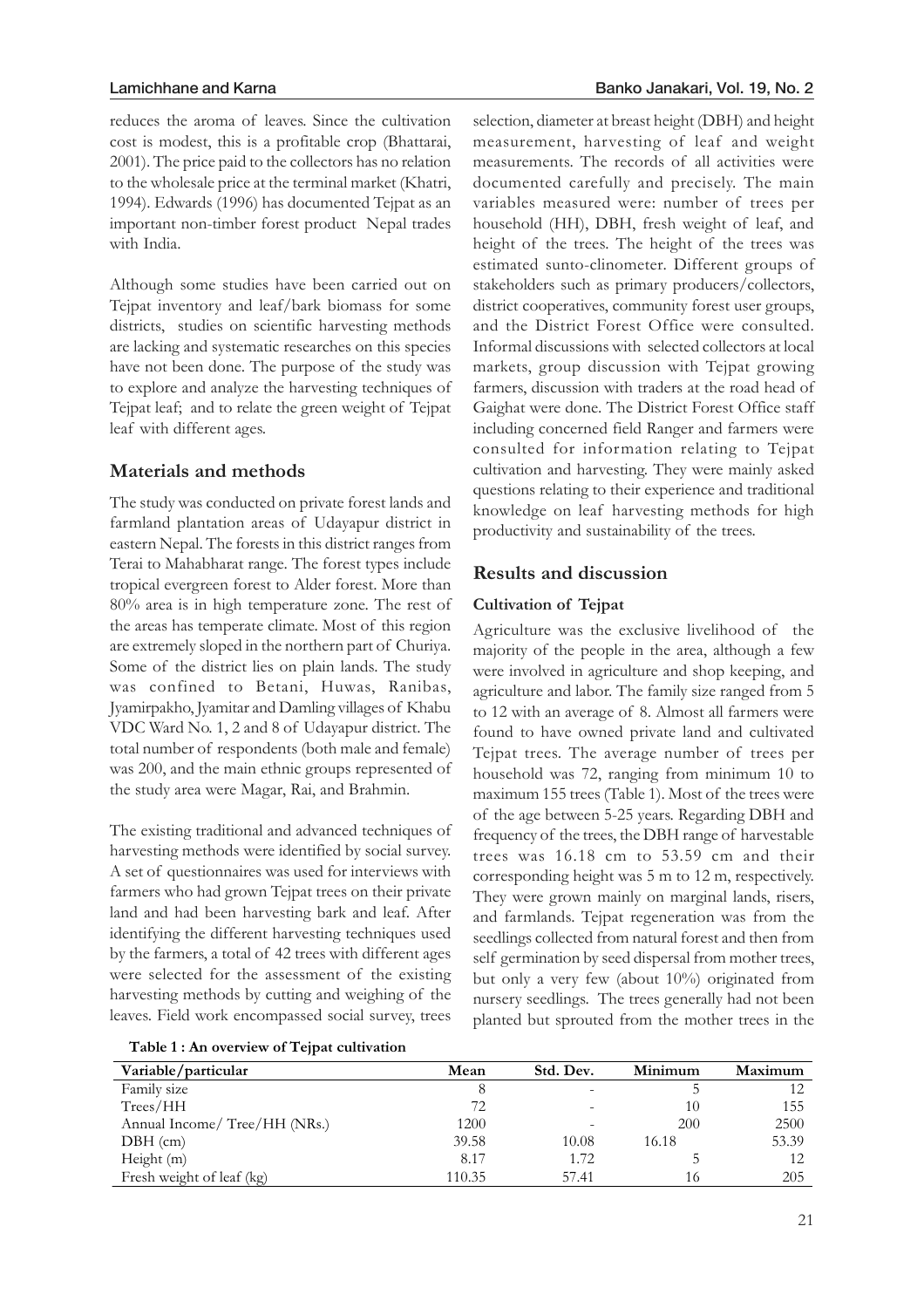locality. Very few plantations had been done by collecting seedlings from natural forest of Tejpat or from nursery seedlings.

#### **Growth and productivity**

|  |  |  |  |  | Table 2 : Tree size and leaf production |
|--|--|--|--|--|-----------------------------------------|
|--|--|--|--|--|-----------------------------------------|

| <b>DBH</b> class | No. of | Average fresh weight |
|------------------|--------|----------------------|
| (cm)             | trees  | ko`                  |
| $10 - 20$        |        | 18                   |
| $20 - 30$        |        | 40                   |
| $30 - 40$        | 10     | 82                   |
| $40 - 50$        | 16     | 128                  |
| $50-60$          |        | 190                  |

The harvesting of Tejpat leaf and bark was dependent on the age and growth pattern of the trees. Although the range of the tree age was from one year seedling to 25-year old, the harvesting of leaves began at five years age. The average productivity per tree could be classified into three categories: 100 kg for 5-10 years old tree as low, 100-200 kg for 10-15 years as medium, and more than 200 kg for 15 years and older trees as good (kilogram was estimated from Bhari, 1 Bhari  $=$  approximately 35 kg of fresh leaf). The trees grouped into different DBH classes depicted that most of them were of 40 cm - 50 cm DBH (Table 2). The average fresh weight of leaves per tree for different DBH classes ranged from 18 kg to 190 kg. The trees grown by the farmers revealed moderate negative skewness and a mean DBH of 39.58 cm (Figure 1).

## **Biomass estimation**

Correlation coefficients were calculated to find the degree of association between different variables. There were highly significant positive correlations between DBH, height and fresh weight of leaf (Table 3) and also high positive correlation between the height and fresh weight of leaves. The correlation was good enough to estimate the leaf biomass.





**Fig. 1 : Frequency of trees according to DBH**

**Table 3: Correlation between different variables** 

| Variable        | $DBH$ (cm) | Height<br>(m) | Fresh<br>weight of<br>$leaf$ (kg) |
|-----------------|------------|---------------|-----------------------------------|
| $DBH$ (cm)      | 1.0000     |               |                                   |
| Height (m)      | 0.9123     | 1.0000        |                                   |
| Fresh weight of | 0.9021     | 0.8955        | 1.0000                            |
| $leaf$ (kg)     |            |               |                                   |

A linear regression line was fitted for fresh weight of leaves and DBH class. The regression coefficient of explanatory variable (i.e. DBH) was statistically significant (t = 13.22, P>|t| = 0.000 at 5% level of significance, Table 4). The F-test indicated the variances between the two variables were significantly different.

Fitting a simple linear regression line by ordinary least square method (Figure 3), the estimated regression equation was:

 $Y = a + b$  DBH or Fresh weight  $(Y) = -92.98 + 5.14$ DBH, where:  $a = constant$ ,  $b = regression coefficient$ 

The plotted data indicated that the deviation of the fresh weight values from the estimated line was higher for high DBH values of trees.

**Table 4 : Fitting of regression for DBH and fresh weight of leaf** 

| Fresh weight | Coefficient | Std. Err. | t-value | P >  t | 5% significance level, two tailed<br>test  |
|--------------|-------------|-----------|---------|--------|--------------------------------------------|
| DBH          | 5.14        | 0.38      | 13.22   | 0.000  | $F(1, 40) = 174.75$ ,                      |
| Constant     | $-92.98$    | 15.86     | -5.86   | 0.000  | Prob. $>$ F = 0.000, R <sup>2</sup> = 0.81 |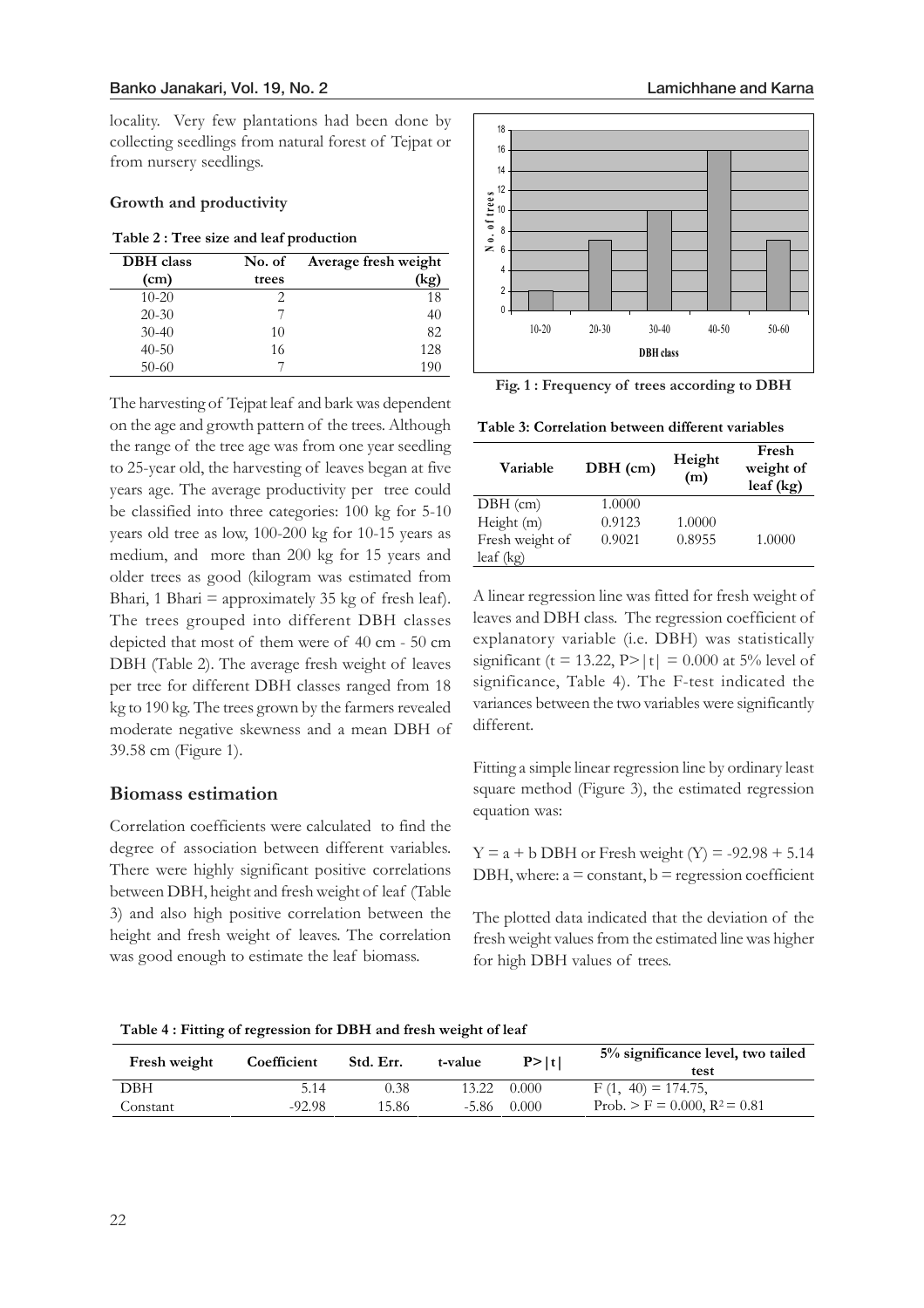

**Fig. 2 : Linear regression between DBH and fresh weight of leaf**

#### **Harvesting and use**

Both leaves and bark, called Dalchini, were harvested once a year. The collection period of leaves was from Ashoj (October) to Magh (February) for all farmers. However, the time of bark collection varied from Kartik-Poush (December–January), Baisakh-Jestha (May/June) according to the respondents. The reason for choosing May to June for bark collection was for assessing the sprouting of new leaves on lopped trees and to decide whether or not to debark if any leaves had sprouted up. Further, they revealed that the bark was collected from old, dying, diseased, and thinned trees and the trees producing few leaves. Factors such as age, DBH, and height of tree and leaf collection time were considered for leaf harvesting. Age and maturity were important considerations for bark collection. In most cases, handpicking was preferred for leaf collection because the tools could injure the trees. However, *Khukuri* was used for older branches. The entire foliage were harvested at one go. *Karda* (= knife) was a very common tool for debarking the tree from top to bottom as it was easy to debark from the top. Sometimes trees were felled and debarked. Leaf and bark were chiefly used as spice, cuisine flavor, fodder/ bedding for cattle, and for medicines. The small branches and debarked wood were used for fuelwood. Handpicking  $\rightarrow$  drying  $\rightarrow$  sale was the sequence. The products were purchased by local traders.

#### **Existing problems and needs**

Lack of scientific knowledge on cultivation and harvesting of Tejpat was the overriding problem. There were no training opportunities for the farmers. Other common problems included: leaf and bark

diseases, storage problem of harvested products, no regular or systematic markets, dependency and monopoly of traders, and no availability of market in the vicinity. Other bottlenecks were low price, no processing, treatment and transport facilities, and cost ineffectiveness. Warm, dry room with limited ventilation and jute sack were needed for storage. Identification of suitable land for Tejpat cultivation was a serious anxiety for farmers.

The need for training to the farmers on Tejpat cultivation is urgent. There is a need for training to the farmers on treatment of disease, high productivity, information on processing, market structure, etc. Similarly, observation tours, trainings and other extension activities are equally important for introducing scientific management systems. Provision of modern harvesting tools, market facility in the vicinity, seed, fertilizer and treatments, and proper product pricing system with no monopoly could be some measures to tackle the problems. Market control for optimum pricing could be manipulated by the government. Effective initiatives from the government and concerned agencies are required for the promotion of Tejpat cultivation.

### **Conclusion**

The study on harvesting methods of Tejpat leaf in private land of eastern Nepal has come to the following conclusions:

- 1. Almost all farmers who had private lands had planted Tejpat trees.
- 2. The complete lopping of leaves was once a year; bark collection only from old, dying, diseased and low leaf producing trees. The collection period for leaves was from October to February but for bark, it varied from December to January and May / June.
- 3. The average number of trees per household ranged from 10 to 155. The mean diameter at breast height (DBH) of the trees was 39.58 cm. The minimum age and size of trees for leaf harvesting were found to be five years and 16.18 cm respectively. The average fresh weight of leaves per tree for different DBH classes ranged from 18 kg to 190 kg.
- 4. There was positive correlation between the DBH and fresh weight of leaf. Fitting of linear regression between fresh weight of leaf and DBH showed that the estimate was statistically significant at 5% level of significance.